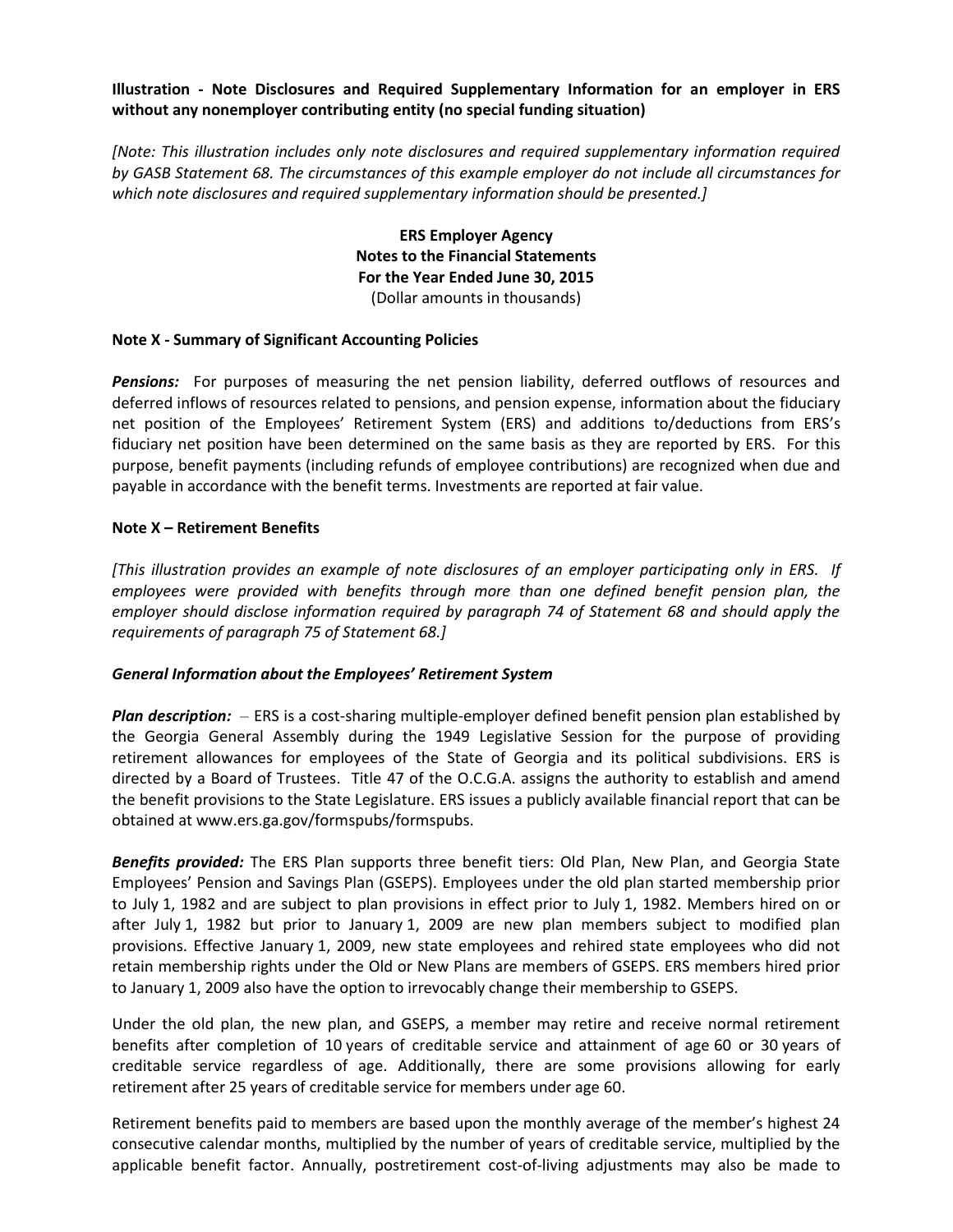members' benefits, provided the members were hired prior to July 1, 2009. The normal retirement pension is payable monthly for life; however, options are available for distribution of the member's monthly pension, at reduced rates, to a designated beneficiary upon the member's death. Death and disability benefits are also available through ERS.

*Contributions*: Member contributions under the old plan are 4% of annual compensation, up to \$4,200, plus 6% of annual compensation in excess of \$4,200. Under the old plan, the state pays member contributions in excess of 1.25% of annual compensation. Under the old plan, these state contributions are included in the members' accounts for refund purposes and are used in the computation of the members' earnable compensation for the purpose of computing retirement benefits. Member contributions under the new plan and GSEPS are 1.25% of annual compensation. The Agency's contractually required contribution rate, actuarially determined annually, for the year ended June 30, 2015 was 21.96% of annual covered payroll for old and new plan members and 18.87% for GSEPS members. The Agency's contributions to ERS totaled \$xx,xxx for the year ended June 30, 2015. Contributions are expected to finance the costs of benefits earned by employees during the year, with an additional amount to finance any unfunded accrued liability.

## *Pension Liabilities, Pension Expense, and Deferred Outflows of Resources and Deferred Inflows of Resources Related to Pensions*

At June 30, 2015, the Agency reported a liability for its proportionate share of the net pension liability. The net pension liability was measured as of June 30, 2014. The total pension liability used to calculate the net pension liability was based on an actuarial valuation as of June 30, 2013. An expected total pension liability as of June 30, 2014 was determined using standard roll-forward techniques. The Agency's proportion of the net pension liability was based on contributions to ERS during the fiscal year ended June 30, 2014. At June 30 2014, the Employer's proportion was X.XXXXXXXX%, which was an increase (decrease) of X.XX % from its proportion measured as of June 30, 2013.

For the year ended June 30, 2015, the Agency recognized pension expense of \$X,XXX. At June 30, 2015, the Agency reported deferred outflows of resources and deferred inflows of resources related to pensions from the following sources:

|                                                                                                                     | <b>Deferred</b><br><b>Outflows of</b><br><b>Resources</b> | <b>Deferred</b><br>Inflows of<br><b>Resources</b> |
|---------------------------------------------------------------------------------------------------------------------|-----------------------------------------------------------|---------------------------------------------------|
| Differences between expected and actual<br>experience                                                               | \$<br>$X, XXX \S$                                         | X,XXX                                             |
| Changes of assumptions                                                                                              | X,XXX                                                     | X, XXX                                            |
| Net difference between projected and actual<br>earnings on pension plan investments                                 | X,XXX                                                     | X,XXX                                             |
| Changes in proportion and differences between<br>Employer contributions and proportionate share<br>of contributions | X,XXX                                                     | X,XXX                                             |
| Employer contributions subsequent to the<br>measurement date                                                        | X, XXX                                                    |                                                   |
| Total                                                                                                               | \$<br>X,XXX                                               | X,XXX                                             |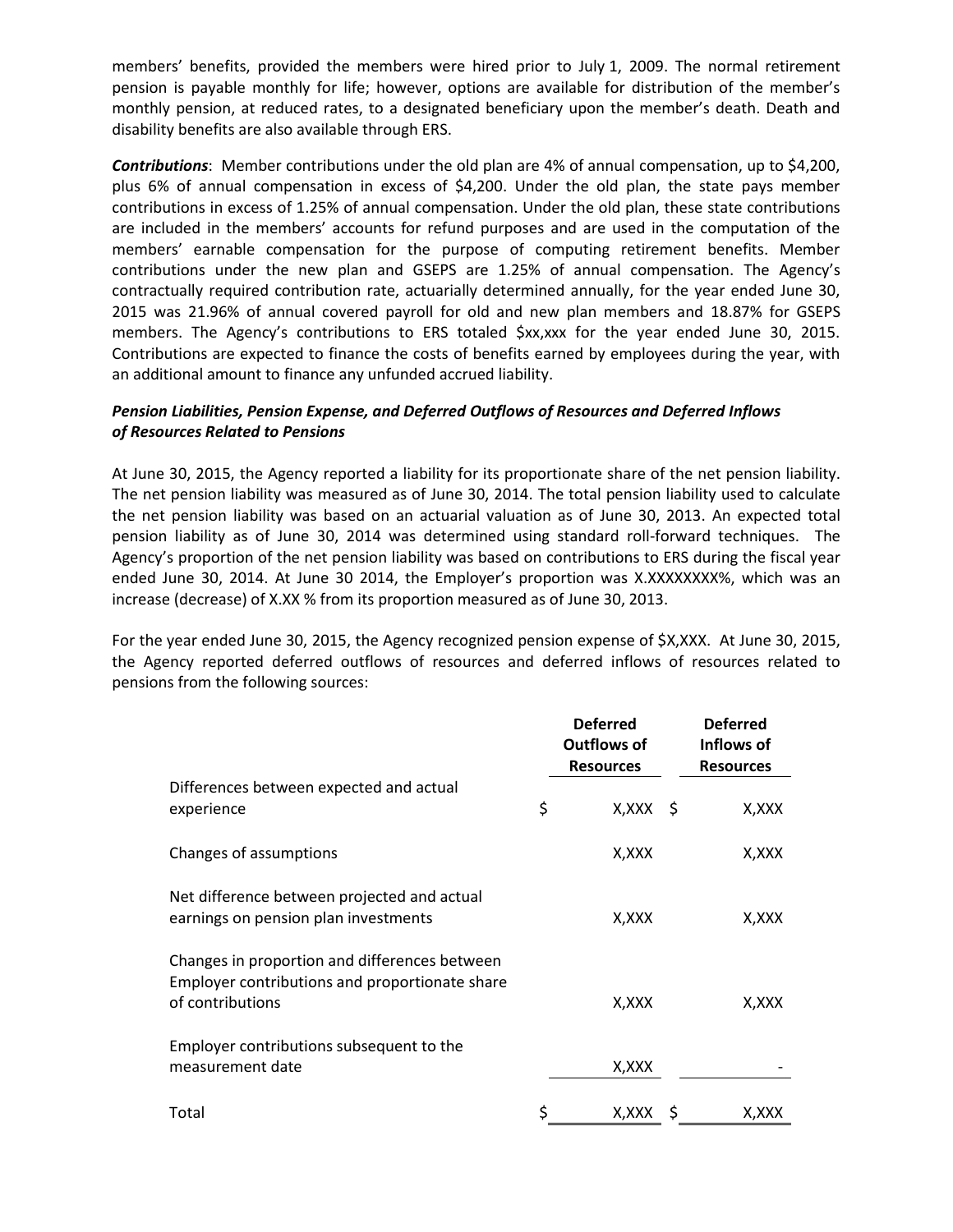Agency contributions subsequent to the measurement date of \$X,XXX are reported as deferred outflows of resources and will be recognized as a reduction of the net pension liability in the year ended June 30, 2016. Other amounts reported as deferred outflows of resources and deferred inflows of resources related to pensions will be recognized in pension expense as follows:

| Year ended June 30: |             |
|---------------------|-------------|
| 2016                | \$<br>X,XXX |
| 2017                | X,XXX       |
| 2018                | X,XXX       |
| 2019                | X,XXX       |
| 2020                | X,XXX       |
| Thereafter          | X,XXX       |

*Actuarial assumptions:* The total pension liability as of June 30, 2014 was determined by an actuarial valuation as of June 30, 2013 using the following actuarial assumptions, applied to all periods included in the measurement:

| <b>Inflation</b>          | 3.00%                                                                 |
|---------------------------|-----------------------------------------------------------------------|
| Salary increases          | $5.45 - 9.25$ %, including inflation                                  |
| Investment rate of return | 7.50%, net of pension plan investment expense,<br>including inflation |

Mortality rates were based on the RP-2000 Combined Mortality Table for the periods after service retirement, for dependent beneficiaries, and for deaths in active service, and the RP-2000 Disabled Mortality Table set back eleven years for males for the period after disability retirement.

The actuarial assumptions used in the June 30, 2013 valuation were based on the results of an actuarial experience study for the period July 1, 2004 – June 30, 2009.

The long-term expected rate of return on pension plan investments was determined using a log-normal distribution analysis in which best-estimate ranges of expected future real rates of return (expected nominal returns, net of pension plan investment expense and the assumed rate of inflation) are developed for each major asset class. These ranges are combined to produce the long-term expected rate of return by weighting the expected future real rates of return by the target asset allocation percentage and by adding expected inflation. The target allocation and best estimates of arithmetic real rates of return for each major asset class are summarized in the following table:

| <b>Asset class</b>                      | <b>Target</b><br>allocation | Long-term<br>expected real<br>rate of return* |
|-----------------------------------------|-----------------------------|-----------------------------------------------|
| Fixed income                            | 30.00%                      | 3.00%                                         |
| Domestic large equities                 | 39.70                       | 6.50                                          |
| Domestic mid equities                   | 3.70                        | 10.00                                         |
| Domestic small equities                 | 1.60                        | 13.00                                         |
| International developed market equities | 18.90                       | 6.50                                          |
| International emerging market equities  | 6.10                        | 11.00                                         |
| Total                                   | 100.00%                     |                                               |

\* Rates shown are net of the 3.00% assumed rate of inflation

*Discount rate:* The discount rate used to measure the total pension liability was 7.50 %. The projection of cash flows used to determine the discount rate assumed that plan member contributions will be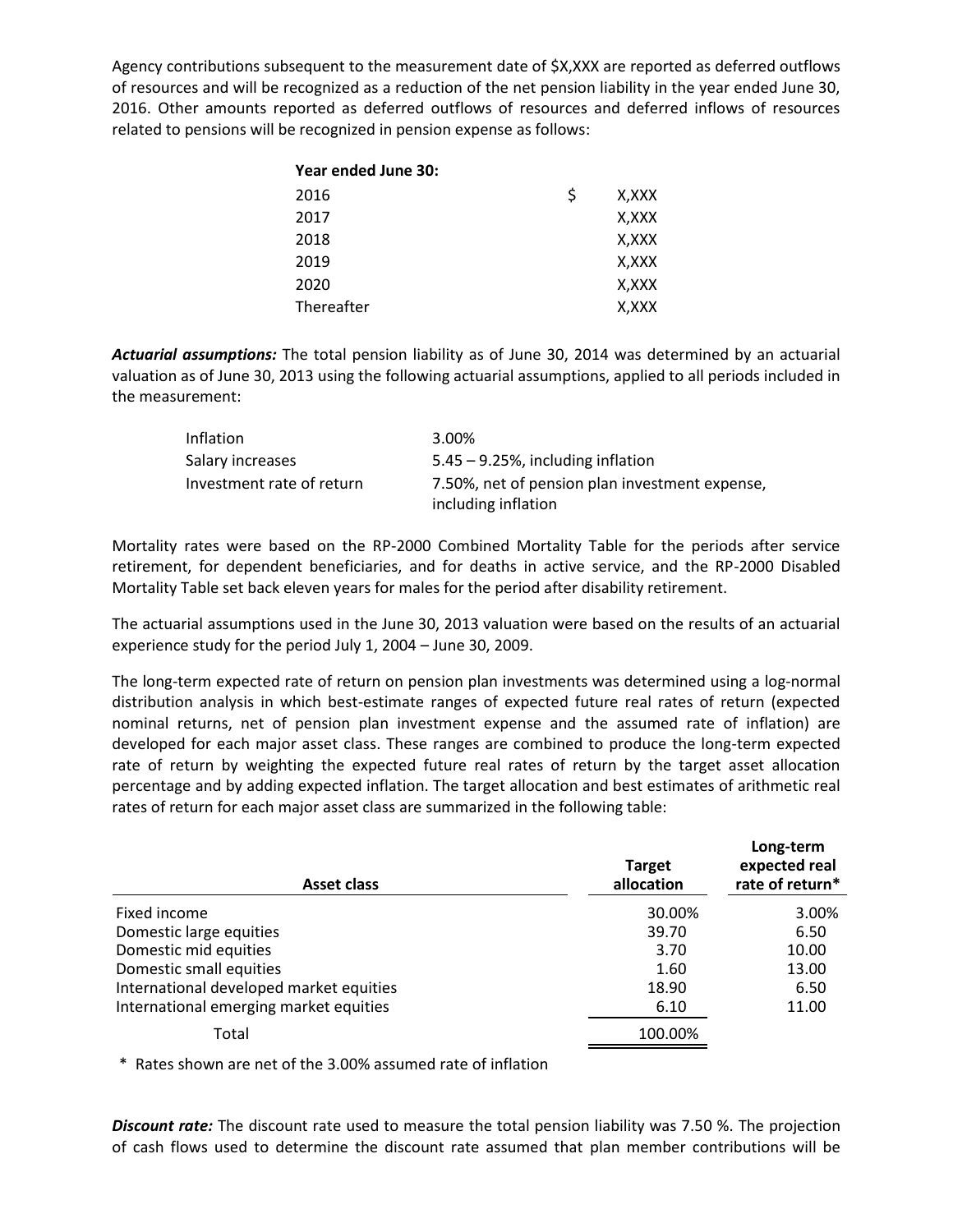made at the current contribution rate and that employer and State of Georgia contributions will be made at rates equal to the difference between actuarially determined contribution rates and the member rate. Based on those assumptions, the pension plan's fiduciary net position was projected to be available to make all projected future benefit payments of current plan members. Therefore, the longterm expected rate of return on pension plan investments was applied to all periods of projected benefit payments to determine the total pension liability.

*Sensitivity of the Agency's proportionate share of the net pension liability to changes in the discount*  rate: The following presents the Agency's proportionate share of the net pension liability calculated using the discount rate of 7.50 %, as well as what the Agency's proportionate share of the net pension liability would be if it were calculated using a discount rate that is 1-percentage-point lower (6.50 %) or 1-percentage-point higher (8.50 %) than the current rate:

|                                       | 1%                         | Current                  | 1%                         |
|---------------------------------------|----------------------------|--------------------------|----------------------------|
|                                       | <b>Decrease</b><br>(6.50%) | discount rate<br>(7.50%) | <b>Increase</b><br>(8.50%) |
| Employer's proportionate share of the |                            |                          |                            |
| net pension liability                 | XXX,XXX \$                 | XXX,XXX \$               | XXX.XXX                    |

*Pension plan fiduciary net position:* Detailed information about the pension plan's fiduciary net position is available in the separately issued ERS financial report which is publically available at www.ers.ga.gov/formspubs/formspubs.

## **Payables to the pension plan**

*[If the Agency reported payables to the defined benefit pension plan, it should disclose information required by paragraph 122 of Statement 68.]*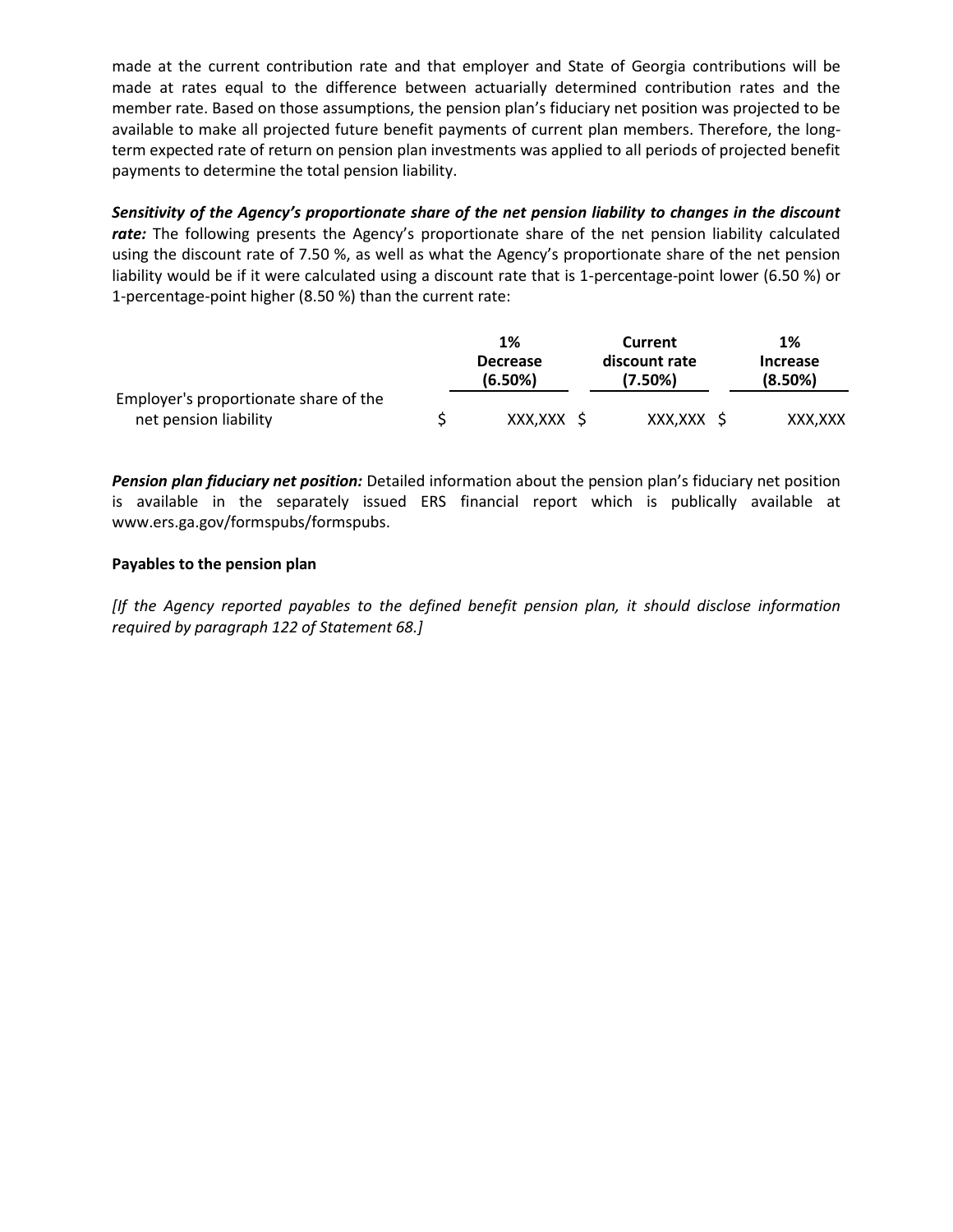# **ERS Employer Agency Required Supplementary Information Schedule of Proportionate Share of the Net Pension Liability Employees' Retirement System For the Year Ended June 30** (Dollar amounts in thousands)

|                                                                                                              | 2015         |
|--------------------------------------------------------------------------------------------------------------|--------------|
| Agency's proportion of the net pension liability                                                             | X.XXX%       |
| Agency's proportionate share of the net pension liability                                                    | \$<br>XX,XXX |
| Agency's covered-employee payroll                                                                            | \$<br>XX.XXX |
| Agency's proportionate share of the net pension liability<br>as a percentage of its covered-employee payroll | $X.XX\%$     |
| Plan fiduciary net position as a percentage of the total<br>pension liability                                | 77.99%       |

*Note: Schedule is intended to show information for the last 10 fiscal years. Additional years will be displayed as they become available.*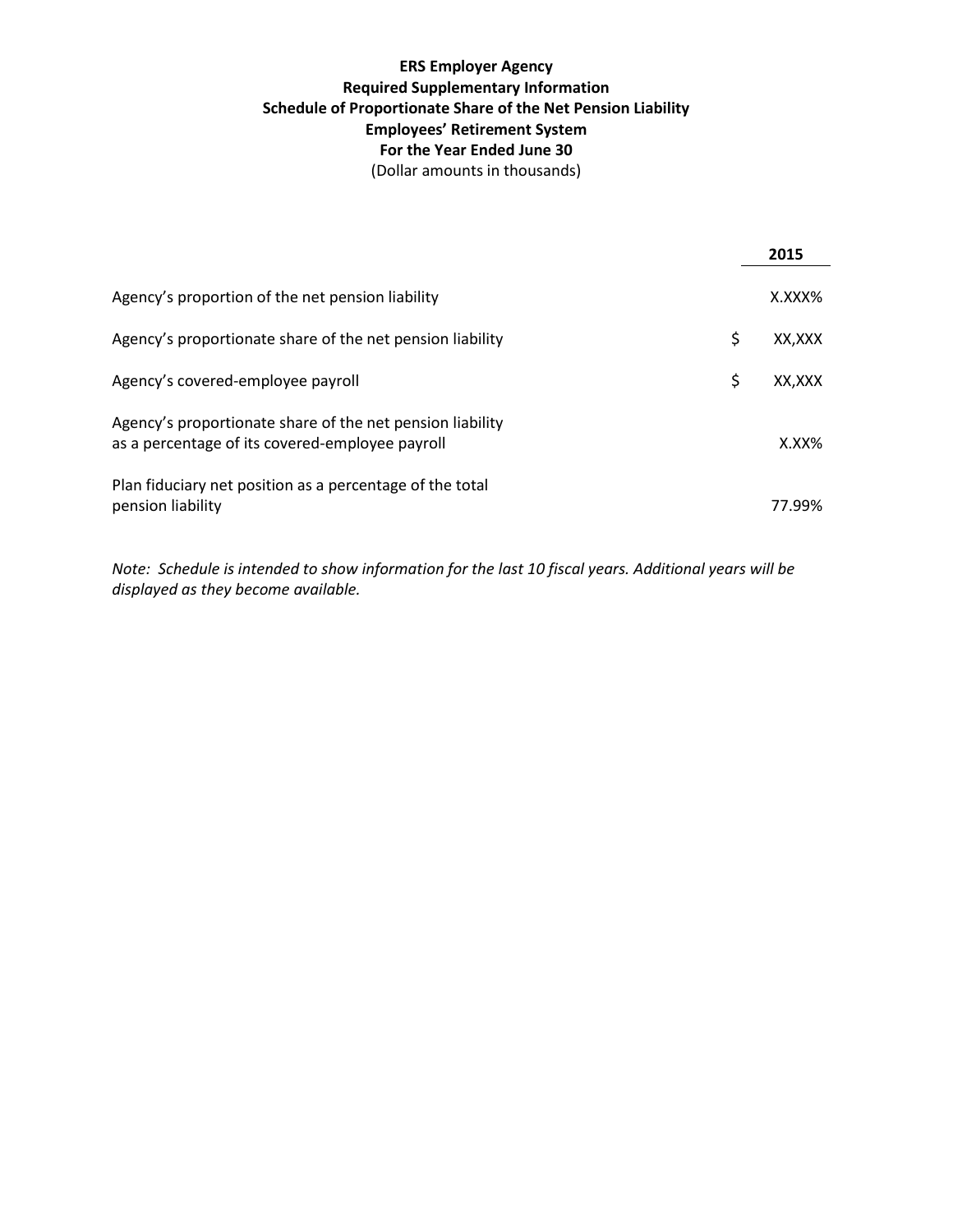ERS Employer Agency<br>Required Supplementary Information<br>Schedule of Contributions<br>Employees' Retirement System<br>For the Year Ended June 30<br>(Dollar amounts in thousands) **Required Supplementary Information (Dollar amounts in thousands) Employees' Retirement System For the Year Ended June 30 Schedule of Contributions ERS Employer Agency**

|                                                                            |   | 2015     | 2014   | 2013   | 2012     | 2011    | 2010     | 2009   | 2008    | 2007     | 2006     |
|----------------------------------------------------------------------------|---|----------|--------|--------|----------|---------|----------|--------|---------|----------|----------|
| Contractually required<br>contribution                                     |   | XX,XXX   | xx,xxx | XX,XXX | XX, XXX  | XX,XXX  | XX,XXX   | XX,XXX | XX,XXX  | XX,XXX   | XX,XXX   |
| Contributions in relation to the<br>contractually required<br>contribution |   | XX, XXX  | XX,XXX | XX,XXX | XX, XXX  | XX,XXX  | XX,XXX   | XX,XXX | XX, XXX | XX, XXX  | XX,XXX   |
| Contribution deficiency (excess)                                           | S | XX, XXX  | XX,XXX | XX,XXX | XX, XXX  | XX, XXX | XX,XXX   | XX,XXX | XX, XXX | XX, XXX  | XX,XXX   |
| Agency's covered-employee<br>payroll                                       |   | XX,XXX   | XX,XXX | XX,XXX | XX, XXX  | XX, XXX | XX,XXX   | XX,XXX | XX, XXX | XX, XXX  | XX,XXX   |
| Contributions as a percentage<br>of covered-employee payroll               |   | $X.XX\%$ | X.XX%  | X.XX%  | $X.XX\%$ | X.XX%   | $X.XX\%$ | X.XX%  | X.XX%   | $X.XX\%$ | $X.XX\%$ |